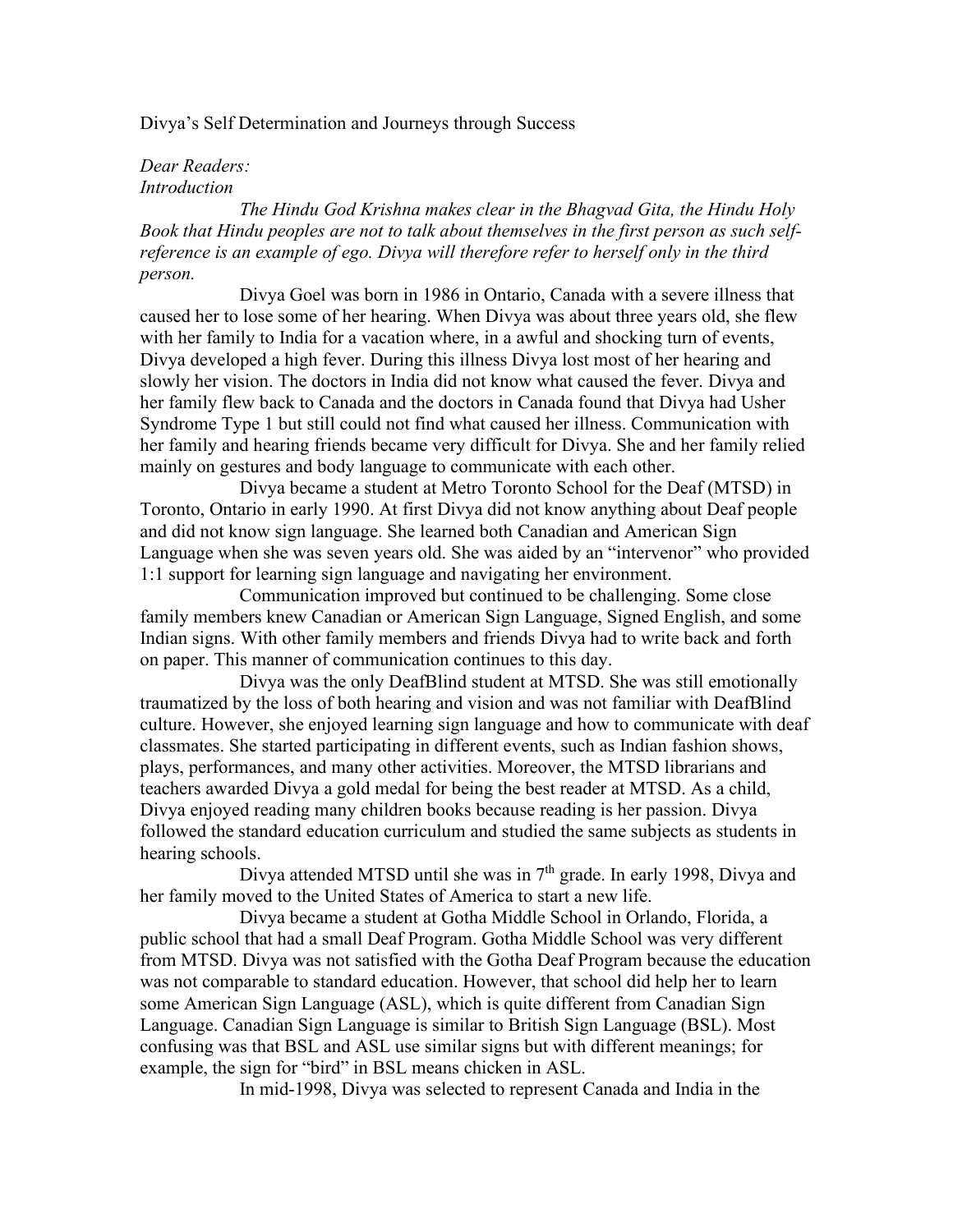World Festival Parade at Gotha Middle School. She carried the flags of both countries and demonstrated their heritage and culture.

In 1999, Divya was selected by the school principal and staff as the top student in the Deaf program; she received a plaque displaying a gold medallion and inscribed with the following words: "1998-99 Principal's Honor Roll – Presented to Divya Goel". The award signified her hard work in achieving excellent behavior and grades.

In late 1999, Divya transferred to the Florida School for the Deaf and Blind (FSDB) in St. Augustine, Florida. She attended FSDB for seven and a half years. There she had experiences that impacted her life in both positive and negative ways. She encountered significant challenges as she was the only DeafBlind student and neither the staff in the Deaf or Blind department had experience meeting the needs of a student with both hearing and vision loss. In addition, there were no legal mandate that a DeafBlind student receive a standard education. Some FSDB staff pitied Divya and told her she could not master the standard curriculum or go to college. The school board did not allow her to take standard education classes. Divya was placed with the Special Diploma/Vocational group of 2005. Divya felt frustrated, angry, and upset. Some of the other students were envious of her recognition for good behavior and academic performance. They cursed at her and tried to get her in trouble.

Since Divya's home was in Orlando, Florida, she lived in the dorm at FSDB. She lived in the regular girl's dorm for a year until she was in 8th grade. When Divya was in 8th grade, the middle school supervisors, staff, and residential administrations selected her to transfer to the middle school honors girl's dorm. Divya was one of four 8th grade students who were chosen for the middle school honor s dorm. In order to be selected, the student had to have excellent behavior and academic achievement, and to have demonstrated responsibility and independence. In 2001-2002, Divya transferred to the high school. In 9th and 10th grade, Divya again lived in the regular dorm. However, in the summer of 2003-2004 and 2004 - 2005 when she was in 11th grade and her senior year, 12th grade, Divya was again chosen to transfer to the honors dorm. The high school honors dorm was a very different experience from the middle school honors dorm. The middle school honoring dorm expected excellent behaviors hard work, and a high Grade Point Average (GPA). The high school honor dorm also expected excellent behavior and hard work and a high GPA but added a new level of responsibility. The high school honors dorm also had more activities. For example, honors dorm students could go off campus anytime they wanted in order to duplicate real world experiences. Divya mentioned previously that some Deaf students were cruel to her, bullied her, and attempted to get her in trouble. However, school and residence staff knew that Divya was an innocent, mature, hard-working student with excellent behavior. This is why Divya was one of the students chosen for the honors girl's dorm.

However, there were some good times. One of the most treasured memories of Divya's life was from 2003 to 2005 when Divya participated in the Miss Florida School for the Deaf Beauty Pageant. In 2003 and 2004 when she was in  $10^{th}$  and  $11^{th}$ grade, Divya performed an Indian dance of Bollywood songs and won the Miss Florida School for the Deaf Talent Contest. In 2005 when she was a senior, Divya again performed the Indian dance of Bollywood songs. She was crowned Miss FSDB Queen. This was the first time in FSDB history that a DeafBlind student was crowned queen. At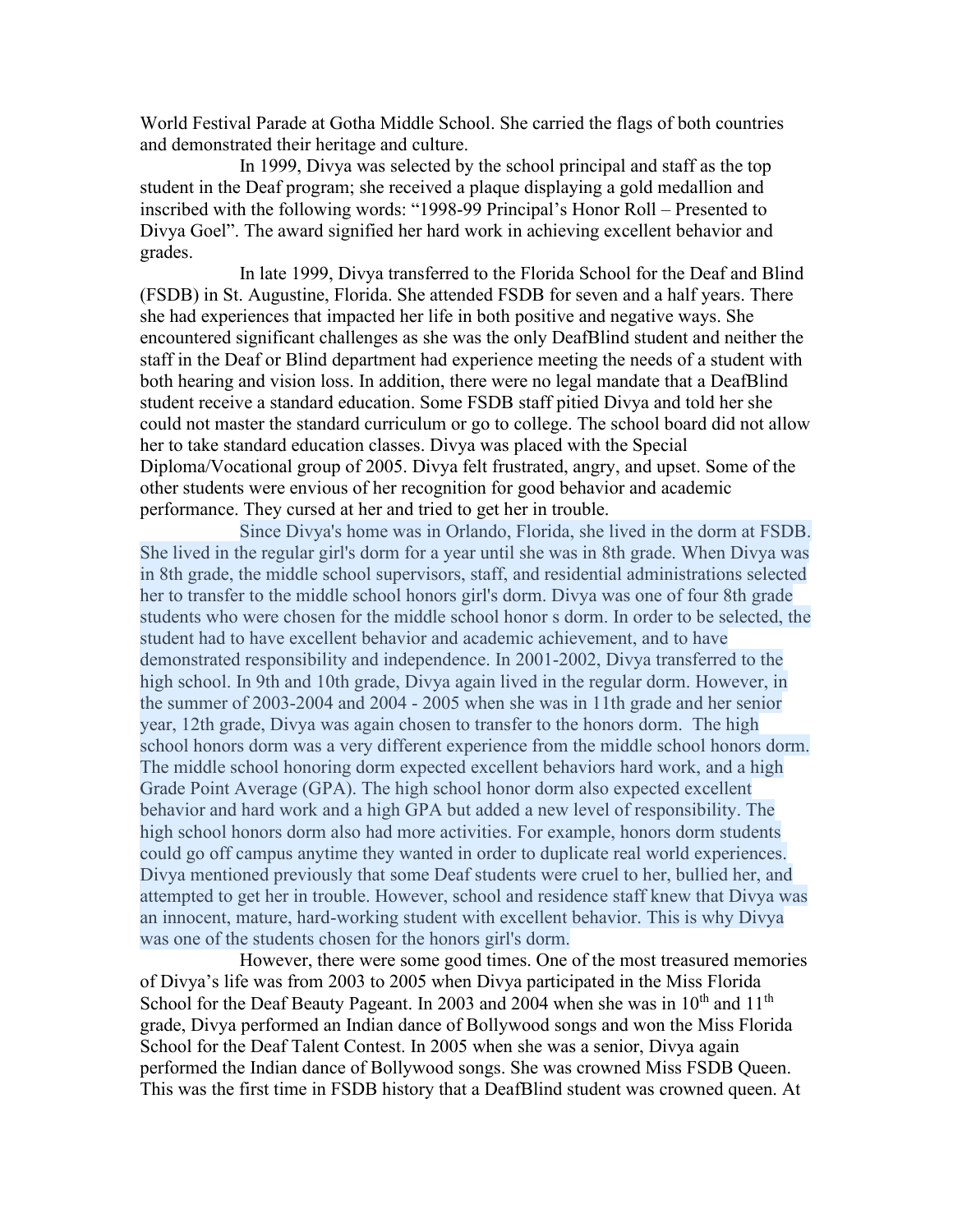the time, Divya felt, "The dream I have had for a long time has come true, that if I persist and do not give up I will succeed. I truly believe that when my own dreams come true I can inspire others to believe that they can do it just as I have. That light of hope shines brightly in my heart."

One of the other treasured memories was when, during her senior year, FSDB took one hundred fifty students from both the Deaf and the Blind departments to the Super Bowl XXXIX in half-time performance to sign America the Beautiful. The singer was Grammy Award winner Alicia Keys. The reason for this event was to honor the famous blind musician Ray Charles, who attended FSDB in his youth and who died in 2004.

Divya felt excited to earn opportunities to participate in many varied special events. Opening her heart and mind to a world filled with many awesome events was like a dream come true. She will always treasure these precious memories of her life.

Divya graduated with a Special Diploma in 2005 and then had an unhappy experience. Divya had to return to the FSDB post-graduate program to complete some classes in the Blind Department. However, that program did not offer the classes she was promised and the staff did not follow her Individualized Education Plan (IEP). The IEP requires a special meeting with students who have disabilities, their families, and school staff. The Individuals with Disabilities Education Act (IDEA) requires that all students in Special Education programs have an IEP. For four months Divya received no academic education. She was upset that this waste of time would have a negative impact on her future, which was very important to her. Divya made a decision to advocate for herself. She repeatedly asked the staff to take academic classes but her request was always denied. The staff continued to pity her and to believe that she could not succeed academically. Divya insisted that education was very important to her as it would enable her to embrace future challenges and to become a successful student. Looking back on that event, Divya realizes that that was the first time she truly advocated for herself. That experience enabled her to advocate regarding other issues that affected both her life and the lives of other DeafBlind people. Divya often thought of her prior experiences. She had participated in many DeafBlind events, such as a two-week seminar at the Helen Keller National Center and the Southeast Transition Institute Retreat. These experiences taught her about DeafBlind culture and about self-determination and self-advocacy. DeafBlind leaders taught her how to find many ways to break down barriers and to be successful.

Divya expressed her anger and frustration to Emily Taylor Snell, a Florida State Project Collaborator who works with DeafBlind individuals from infancy to the age of twenty-two. One day before the start of Christmas break, Divya spoke up and asked the staff to arrange a last minute emergency IEP meeting that would include her parents, a sign language interpreter, school staff, and Emily Taylor Snell. At the meeting, Divya decided to withdraw from FSDB and to transfer to William R. Boone High School, a local district public high school in Orlando, Florida. She started attending Boone in February 2006.

At Boone she was allowed to re-take high school academic courses. This was a step in a new direction for Divya. Boone developed a new IEP for Divya that included her educational goals, challenges, and the equipment she would need to access materials despite her vision loss. Divya had no time to be involved in clubs, community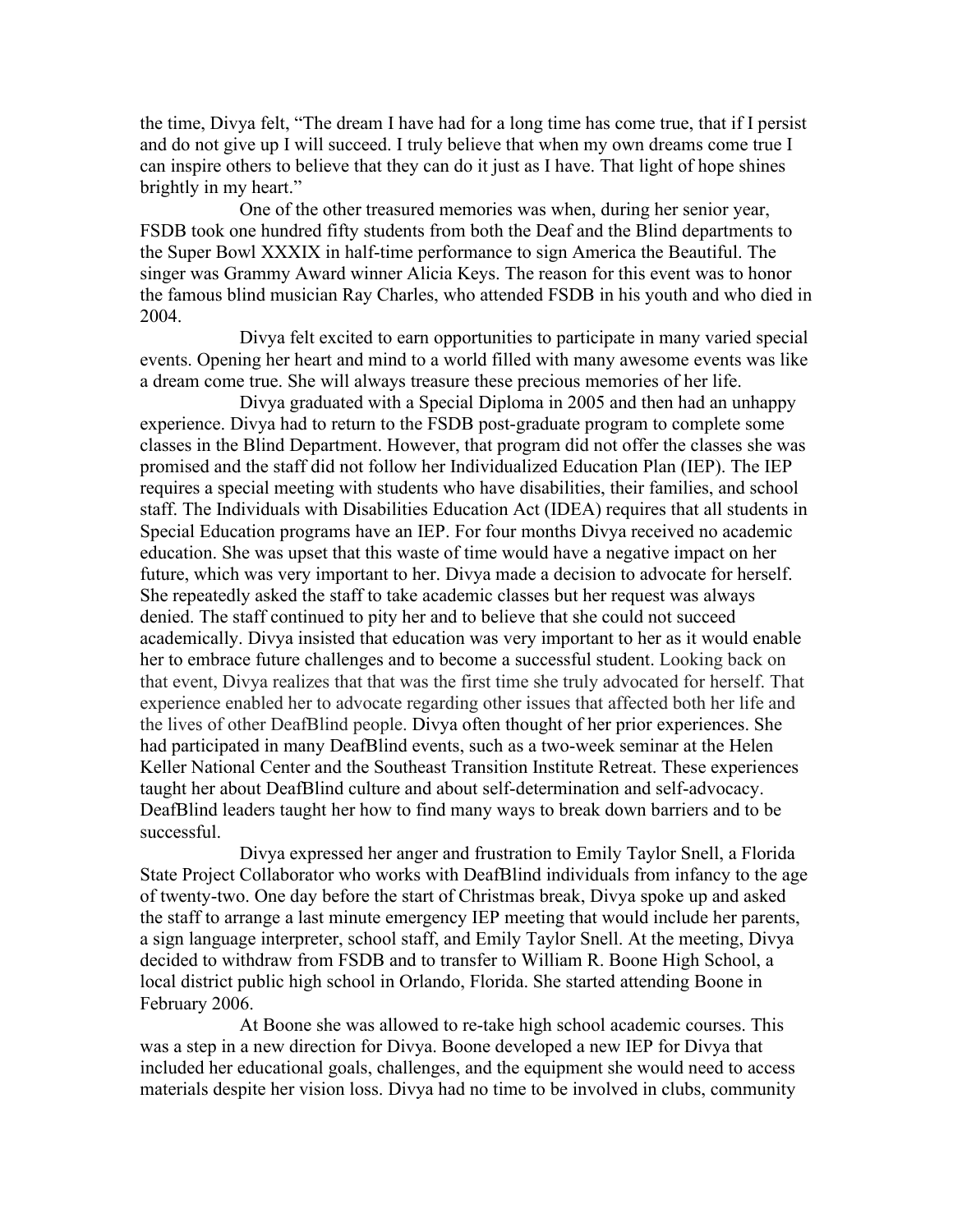service, or special events. She was too busy doing homework for eight classes a day. Her hard work paid off and she completed all required twenty-four regular high school education credits in two and half years instead of the usual four years. In addition, her grades were mostly A's and B's. Divya graduated from Boone with a standard high school diploma in the summer of 2008. Divya has this to say about this accomplishment. "I did it and I am successful. This is proof that I can overcome the most difficult challenges and break down the greatest barriers. I can have an impact on the people at Boone High School and on family and friends. I am proud of myself and confident in who I really am and in how my natural abilities have enabled me to take charge of my own life."

In spring 2009, Divya entered Valencia Community College in Orlando, Florida. At first Divya was very overwhelmed by the college experience. However, many wonderful people guided her to choose a major that would enable her to pursue the career she wanted. At one time Divya wanted to be a co-owner of her family's Indian restaurant business. However, some awesome news impacted her and inspired her to change her mind. She decided that her real calling was to work with the DeafBlind community.

The staff of the Office for Students with Disabilities, the Writing Center tutors, some amazing instructors, and other Valencia College staff supported and encouraged Divya along her journey as a successful college student.

All these chapters of Divya's life explain how her life changed and how she became a talented young lady.

In June 2009, Divya had the unique honor to be selected one of six DeafBlind leaders of the DeafBlind Youth Adults in Action (DBYAA). The name was later changed to DeafBlind Citizens in Action (DBCA). DBYAA included two representatives from Florida and one each from Wisconsin, Texas, California, and Georgia. DBYAA went to Washington DC to convince the legislature to pass laws that would improve the lives of the DeafBlind community throughout the United States. On the morning of June 26, 2009, the group was tremendously excited to tour the White House. Later in the afternoon, they returned to the Oval Office to meet the first African American President of United States, Barack Obama. How did this come about? It was Divya, who suggested that the group meet President Obama. She felt it would demonstrate that just like Helen Keller, this group of DeafBlind individuals with various types of hearing and vision loss would meet important people around the world. There was no guarantee that they would meet President Obama as he was very busy with other meetings. Nonetheless, Divya did not give up; once again, she believed her dream would come true and it did. In the Oval Office, Divya stood next to President Obama while he congratulated DBYAA for being the first DeafBlind organization in history to meet the President of the United States of America. When he finished his speech Divya gave President Obama a big hug. Divya was so excited and remembers that event this way:" It inspired me to give the President a big hug. My heart was filled with the brightest joy because I learned that President Obama is a wonderful role model of advocacy, success, and his leadership. He is an excellent example of to become a leader by overcoming many difficult challenges. President Obama empowers me by his example. I too have embraced difficult challenges and have fought to break down barriers. I will learn how to be a leader and an advocate."

Another key event in the journey of Divya's life happened in November 2009. Six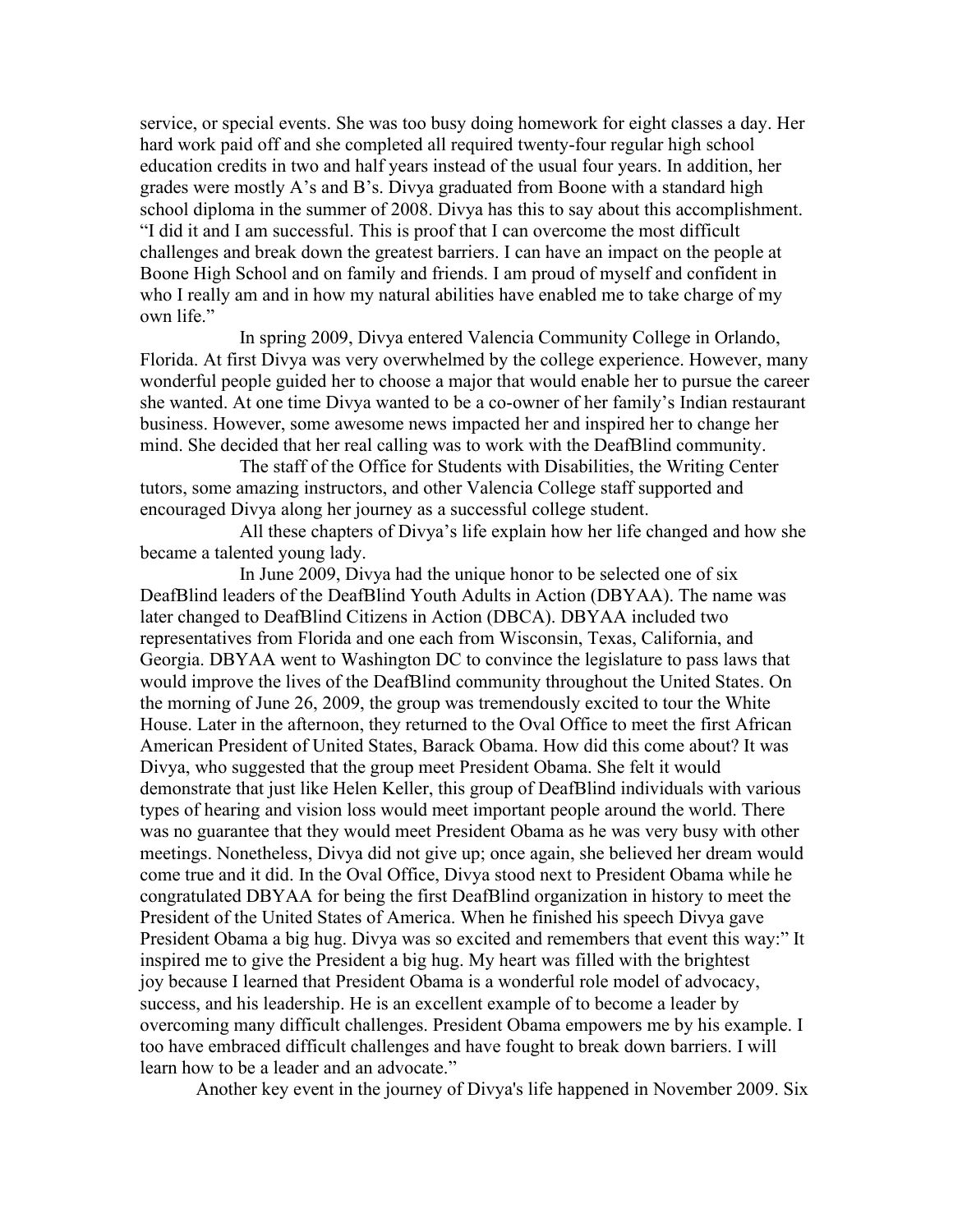American women from Deaf Blind Citizens in Action went to Kampala, Uganda in Africa for the Helen Keller World Conference. Divya was exposed to many cultures of different countries as well as to their DeafBlind cultures. It is very interesting how different countries use various kinds of communications with their Deaf Blind community. For the next several days the group visited two Deaf Schools in Uganda. One of these was the Browada School for the Deaf. Divya was very touched by the lack of school supplies at Browada School. Divya and her group brought many supplies from America to give to the teachers and Deafblind children. The other school they visited was the Ntinda School for the Deaf. The DeafBlind children in Ntinda School for the Deaf were learning how to sew clothes, rugs, and other materials. They were also learning woodworking and other vocational skills. Here too Divya and her group donated academic supplies, clothes, and toys to the DeafBlind children.

In December 6, 2013, Divya was proud and honored to be invited to the Valencia College 37th Annual Incentive Award Ceremony. She received an award for being one of the best students, a hard worker, and for being the first DeafBlind person to have received an award in Valencia College's history. She was introduced with the following words: "Divya Goel is an International motivational speaker and a member of the Deaf Blind Youth Adults in Action. She has presented for the Helen Keller National Center for the Deaf and Blind and for the Helen Keller World conference in Uganda. Divya was one of the signers/singers in the Super Bowl Halftime Performance for XXXlX in Jacksonville, Florida. Divya has visited the White House and met with President Obama." Dr. Deborah Larew, the Director of the Office for Students with Disabilities who nominated Divya, said, "Divya has the drive to empower women in challenging situations, and has taken her challenges and turned them into opportunities to impact legislation and empower others. She approaches her challenges with good spirit and the support from her family."

Divya's acceptance speech I narrated my speech. Was as follows:

"Good evening Ladies and Gentlemen,

This evening is so unique for me; I am honored to have this award. I am incredibly blessed!! It is a surprise to have my first award in my college life. I would like to thank all the people that have helped me to succeed. Thanks to Deborah Larew and Julie Balassa for all your support; I could not have done it without your continuous support. Most of all, I would like to thank to my family for all your supports, encouragement, and help through my college years and the rest of my life. You raised me. I am asking for your blessing and I love you all very much!! All of you, family, friends, and people of Valencia College are all in my heart,. Your blessings and support have enabled me to be successful. I have taken very difficult courses and I have passed them, despite being DeafBlind. I have had the opportunity to do presentations to encourage self-determination and I have had the honor to meet the President. Receiving this award is also one of those special moments I will always treasure!! All people should encourage themselves to earn their education for a better life and they should earn success for their future. "IF I CAN DO IT, YOU CAN DO IT!'" ALL the people in the audience gave Divya a standing ovation!! Many of them told Divya with tears in their eyes that she had inspired them and made them happy. They told Divya that they would always remember the spirit of her speech. It was the best evening of Divya's life, an evening she will never forget!!

Divya's story is a summary of her work experiences and of how her career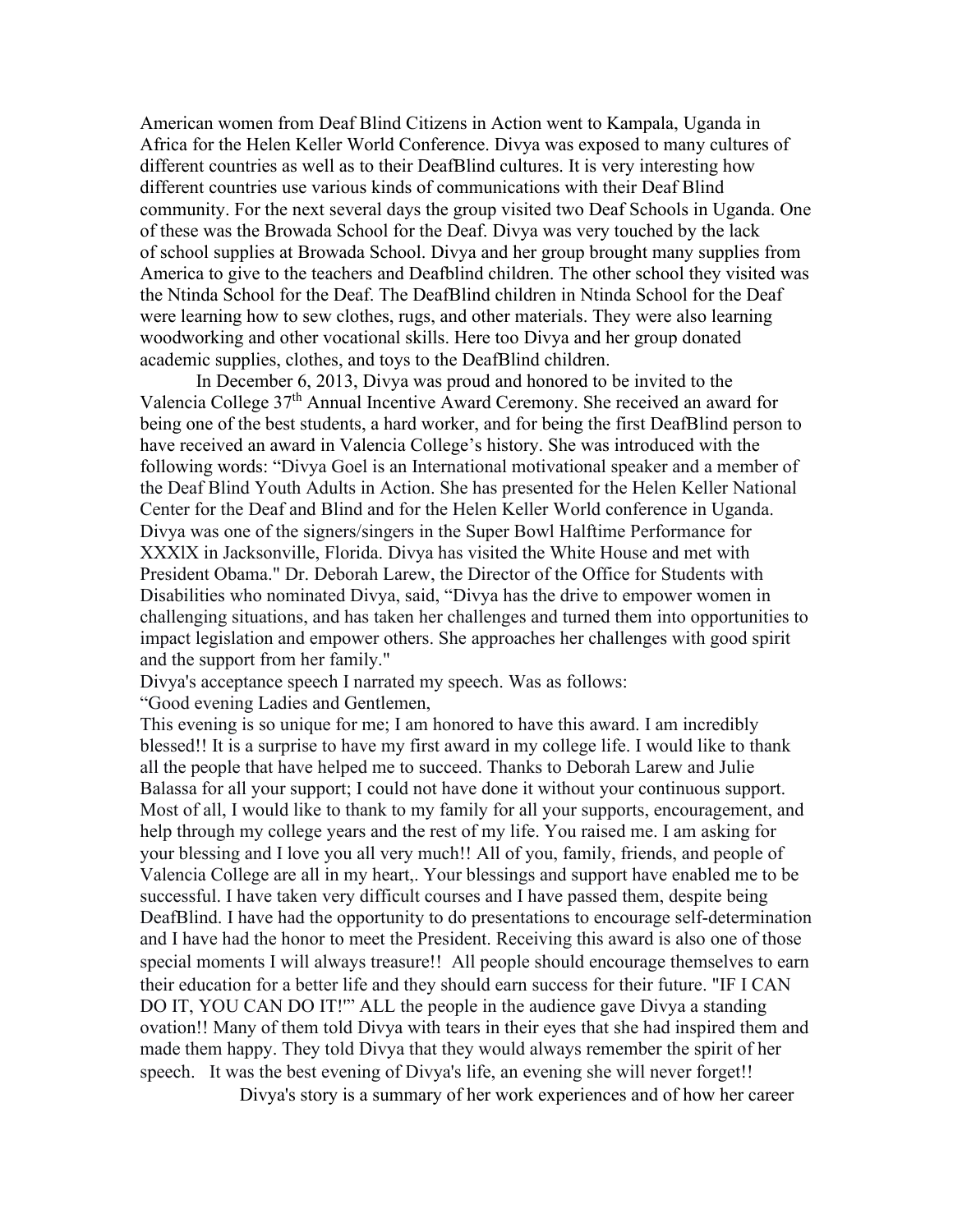choice changed from wanting to be a co-owner of her family's Indian restaurant to working with the DeafBlind community. Divya made this decision after meeting President Obama.

At first Divya participated in DeafBlind workshops, conferences, and events as a student. She then became a mentor at the Southeast Transition Institute Retreat, Deaf Blind Youth Adults in Action, Helen Keller National Center two-week Summer program, and other organizations. She continued that work for seven years. She also became committee co-chairperson of the American Association for DeafBlind's Symposium for young adults in Kentucky. She transitioned to the level of facilitator at the Helen Keller National Center two-week summer program. She has also traveled to Florida, Kentucky, Texas, New York, the Virgin Islands, and other places to make presentations about several topics, including "Self Determination and Journeys of Success".

In the future, Divya would like to offer tips to help people understand the importance of life. She wants to encourage people to get involved in societies, to have an active life, and to be successful in school, at work, and in their future lives. Her gift of empowerment to those who read her autobiography and attend her presentations is her own example of success through hard work. She wants to inspire people to face challenges by having determination and by striving to achieve goals no matter how long it takes. Remember that, it is alright to fail as long as one tries hard to succeed. We learn from our mistakes.

Divya borrowed four words that she learned in college: "Think, Value, Communicate, Act"

Thinking helps you to plan and consider what you want to be in the future. Thinking positively will help you be successful. It will guide you to reach your goals.

Value refers to things that are important in life. People value things based on their individual experiences and points of view, the things they care about and are passionate about. Some examples are career, hobbies, religion, and cultural customs.

Communication involves more than just talking. We can also communicate through body language, sign language, and certain types of technologies. Communication is an important way for us to come together and work things out.

Action means rolling up your sleeves and getting the job done, using life experiences to increase your level of achievement and being involved with different organizations. Just imagine a mountain and yourself ready to climb to the top. Your ascent up the mountain includes short, medium, and long-term goals. When you reach the summit it means you have achieved your goals and have succeeded, have grown from an infant to an adult. From the summit you can see all the chapters of your life. You will be surprised when you see your successful future filled with action.

A person has to have clear and concrete goals with a plan to reach them in order to have success. One cannot get to Paris, France without having a map or plan to follow. In addition, one must be persistent and not give up too easily if there are obstacles to reaching the final goal.

- Do not be afraid to stand up because you do not feel comfortable with your needs. Do not hide your needs so that people do not know what you need.
- Do not give up or lose hope. Keep faith in your life and future.

If you follow your dreams step by step you will make it no matter how long it takes! Just be patient and stay positive. When the time is right you will step into a new